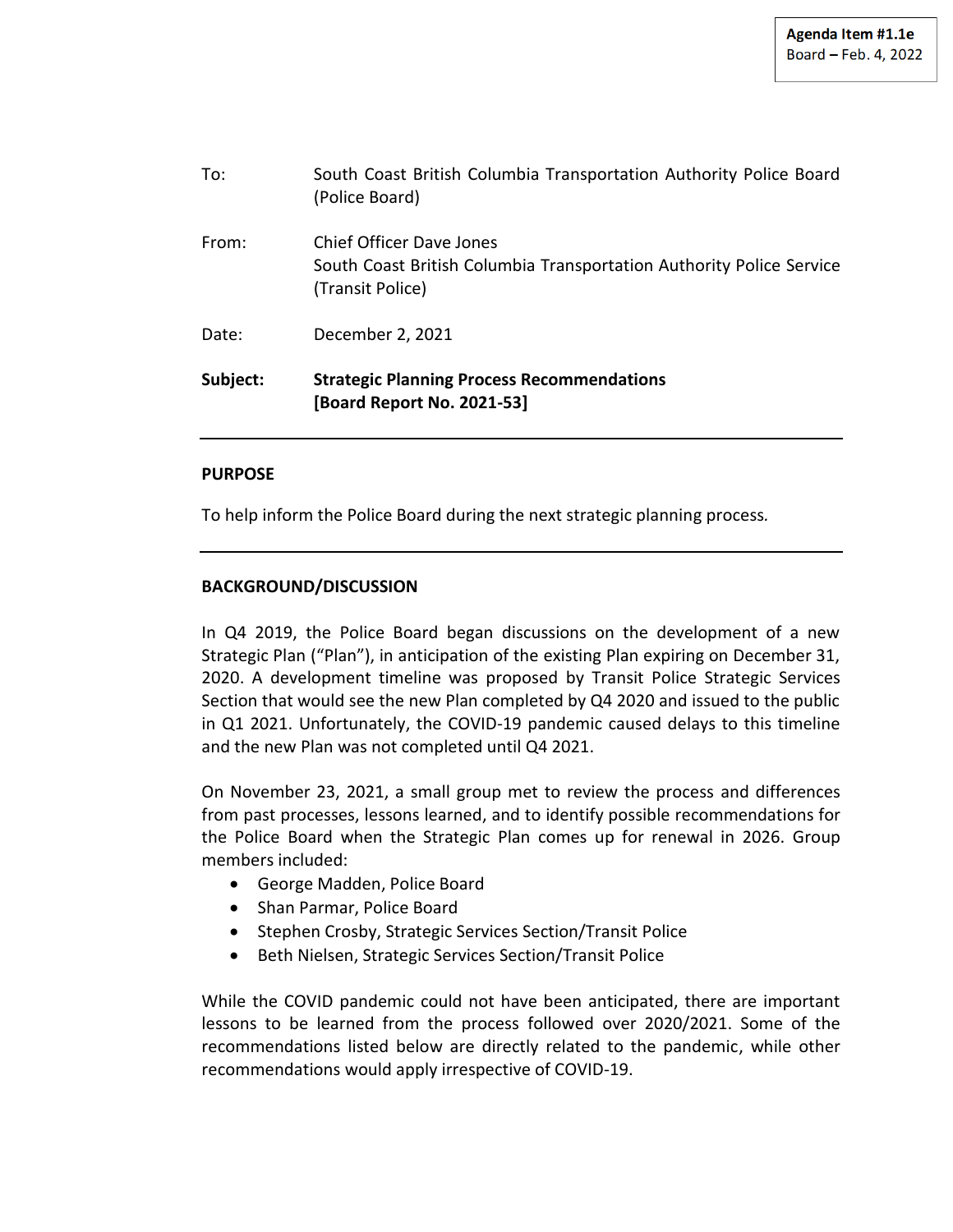**Recommendation 1:** Establish a Strategic Planning Committee, including those Police Board members that desire more involvement in the process.

Two Police Board members' observations were that the strategic plan development timeline was longer than what members had experienced with other organizations and that it required more Police Board involvement versus delegating some of the work to staff. To better leverage Police Board members' time, it was recommended that a Strategic Planning Committee be established when the Plan is up for renewal. The Committee would serve several functions:

- o Work with the Transit Police Executive and Strategic Services Section on the Plan development process and timeline, determining which stages required the full Police Board's review and input.
- o Act as a working group between strategic planning sessions for any further Plan development work, such as wordsmithing.

The Police Board members suggested that, ideally, development of the Plan should be kept under 12 months.

 **Recommendation 2:** Determine the scope of work for consulting firms (if any is to be retained) and select a session facilitator earlier, prior to the final year of the existing Strategic Plan.

In February 2020, the selected facilitator met for one-on-one interviews with Police Board members, the Chief Officer and one TSML Director, to clarify expectations about what would be discussed during the upcoming strategic planning sessions. The results of these interviews were provided in March 2020 in the form of a Themed Interview Report. Due to the late timing of this process, it ended up occurring concurrent to environmental scanning, which was quickly followed by the onset of COVID-19. Further, time spent reviewing the report was limited to 30 minutes when the Police Board reconvened in October.

 **Recommendation 3:** Schedule regular check-in meetings between the facilitator, Manager of Strategic Services Section, the Board Chair (or designate) and Chief Officer to ensure clarity on the strategic planning process, completion of phases/tasks and timelines.

COVID-19 significantly impacted the strategic plan development timeline and the format of facilitated Strategic Planning sessions. The sessions were initially scheduled to be in-person 4-hour sessions; however, it then changed to 2-3 hour sessions over Zoom. Communications on the impacts of this change would have been strengthened by scheduling check-in meetings